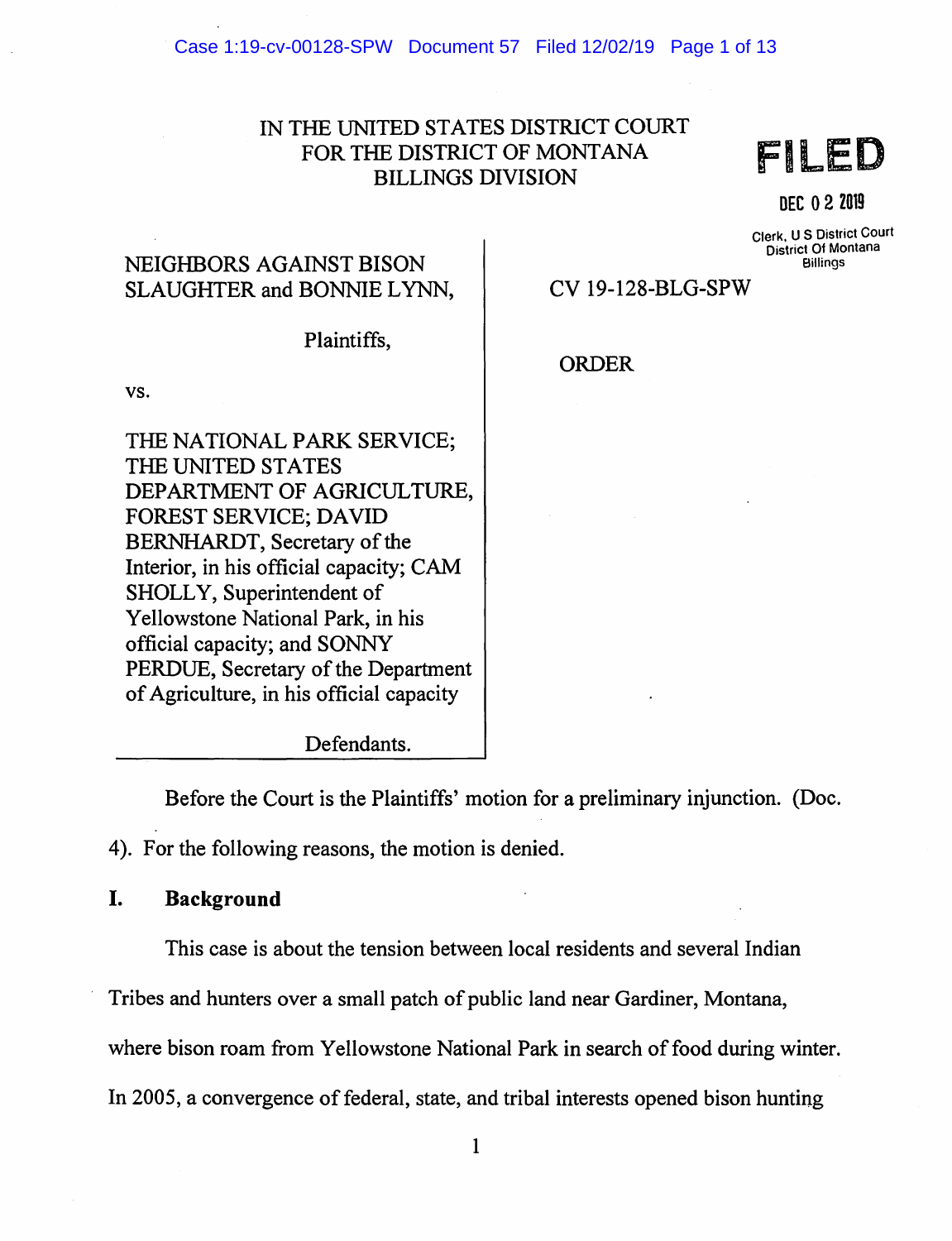on the public land to Indian Tribes and Montana hunters. Every winter since, Indian Tribes and Montana hunters have harvested roaming bison on the public land. The local residents (the Plaintiffs) own homes and other property next to the public land and object to the bison hunt for several reasons.

The public land in question is a quarter-mile-square area at the mouth of what is known as Beattie Gulch. (Doc. 4-11 at 2). In recent years, the number of Tribes claiming treaty rights to hunt bison in the area has risen to six. (Doc. 4-12 at 6). This has led to the harvest of as many as 200-300 bison during the hunting season from the small plot of public land. (Doc. 4-11 at 2).

The Tribes describe the bison hunt as an important cultural and spiritual use of land which subsists their people. For significantly longer than records were kept, the Tribes have hunted bison in what is now Montana, sometimes traveling hundreds of miles to do so. (Doc. 31 at 1-10). The Nez Perce, for instance, were known to travel as far west as the Pacific Ocean for fish and as far east as Montana for bison. (Doc. 31 at 4). Likewise, the Yakima Nation's ancestors fished the Columbia River and hunted bison in Montana and Wyoming. (Doc. 31 at 8; *see also Yakama Indian Nation v. Flores,* 955 F. Supp. 1229, 1238-1240, 1263 (E. D. Wash. 1997). All of the Tribes recount the deeply fundamental connection their people and history have to bison, an inherent bond between human, land, and animal forged since time immemorial. (Doc. 31 at 1-10). The Tribes took it upon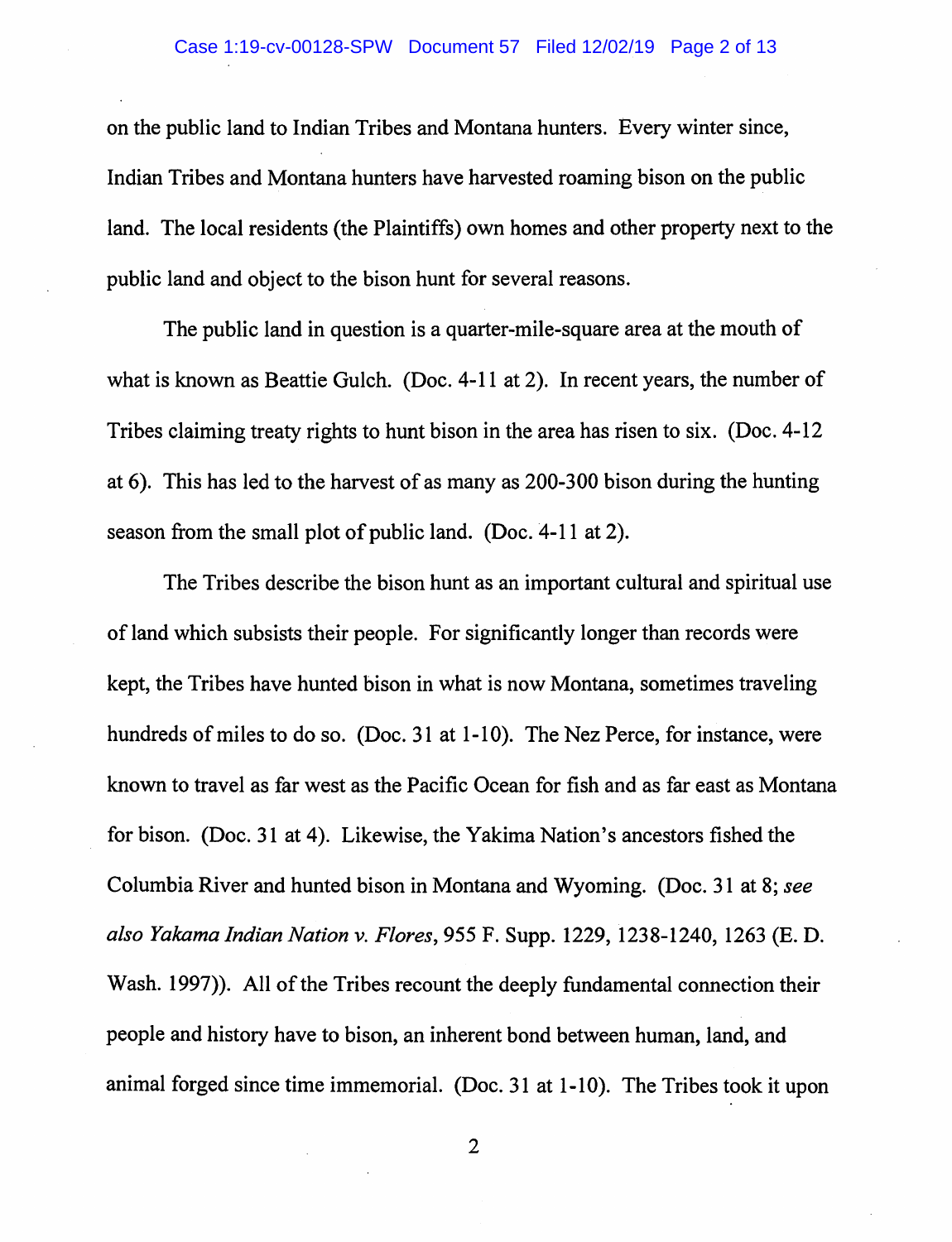themselves to preserve wild herds of bison after the species was nearly destroyed for political reasons. (Doc. 31 at 9, 11-12). Because of this sacred bond, the Tribes specifically negotiated with the United States during Western Expansion to preserve their sovereign hunting rights to bison:

"The exclusive right of taking fish in all the streams  $\dots$  is further secured to said confederated tribes and bands of Indians ... together with the privilege of hunting, gathering roots and berries, and pasturing their horses and cattle upon unclaimed land." Yakima Treaty 1855, 12 Stats., 951.

"The exclusive right of taking fish  $\ldots$  the privilege of hunting, gathering roots and berries and pasturing their stock on unclaimed lands in common with citizens, is also secured to them." Walla Walla Treaty 1855, 12 Stats., 945.

"The exclusive right of taking fish ... is further secured to said Indians ... together with the privilege of hunting, gathering roots and berries, and pasturing their horses and cattle upon open and unclaimed land." Hellgate Treaty 1855, 12 Stats., 975.

Today, the bison hunt is a practice of culture preservation for the Tribes. It serves as a ceremonial activity and social gathering, a method to connect with ancestors who walked the very same plains for millennia. (Doc. 31 at 4). Equally significant, the bison hunt serves the same vital purpose it did then. Bison meat is an integral part of the Tribes' diet; bison hides are used to make clothing and other traditional items. (Doc. 31 at 12).

The Tribes manage the bison hunt through coordination with each other and the federal and state agencies involved. (Doc. 31 at 14). Each summer, the Tribes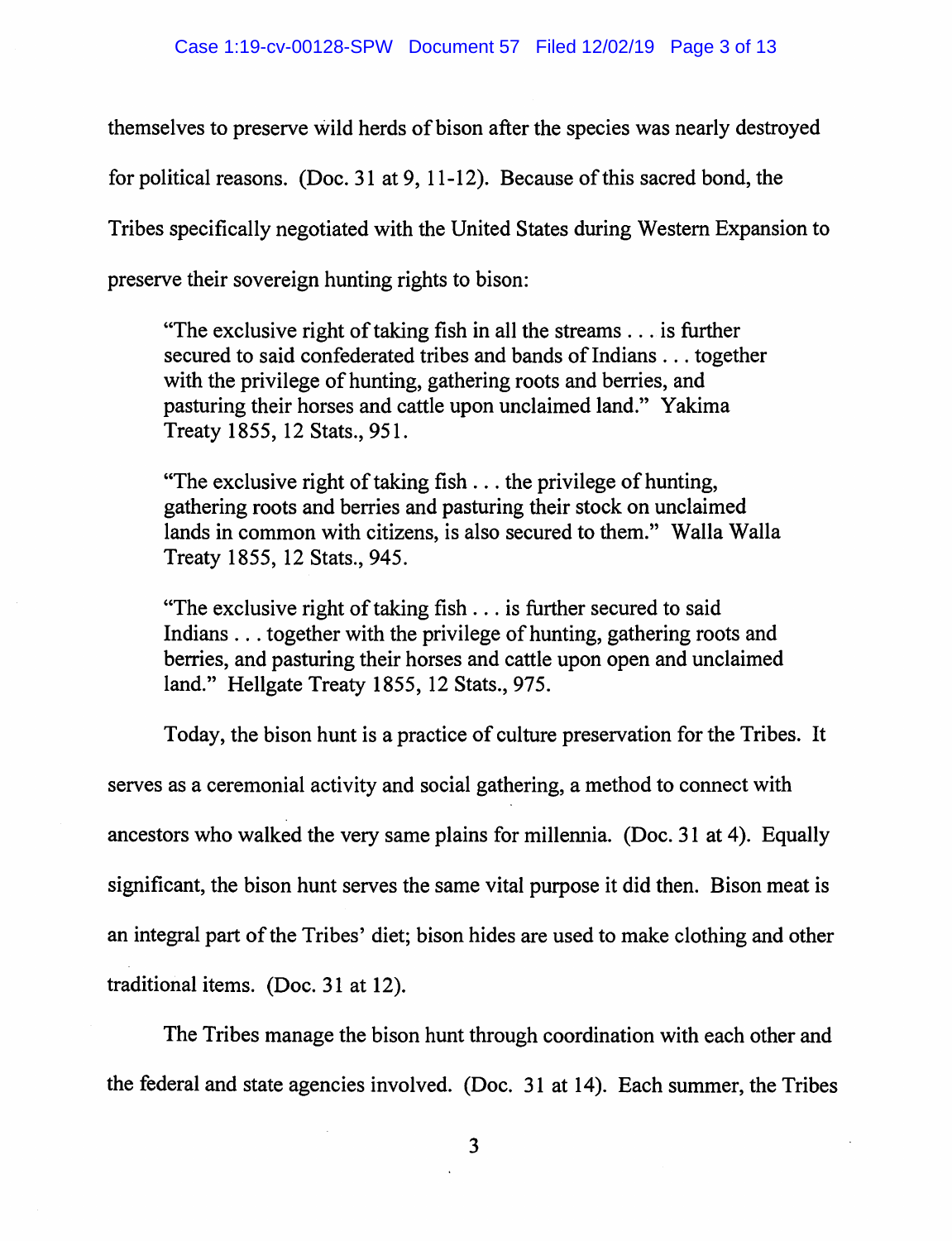and agencies discuss bison hunt objectives, dates, safety concerns, no shooting zones, access, and law enforcement. (Doc. 4-12 at 6). Participants in the bison hunt must attend the annual hunt orientation. (Doc. 31 at 1-10). For Beattie Gulch in particular, the Tribes and agencies engage in daily briefings and weekly phone calls to coordinate activities and report harvest data. (Doc. 4-12 at 6-7). To make the hunt safer for property owners in the area, the Tribes and agencies established a 200 yard "clean zone" near Old Yellowstone County Road where hunters are not allowed to shoot. (Doc. 36 at  $\P$  3; Doc. 4-1 at v).

The Plaintiffs describe the bison hunt as a chaotic killing field. On some days, 20-30 Indian hunters line up along the land, waiting for the bison to cross the boundary. (Doc. 4-11 at 2). When the bison cross, the hunters gun down the bison simultaneously. (Doc. 4-11 at 2). After the bison are field dressed, unsightly gut piles are left strewn around the field, attracting bears, wolves, and birds. (Doc. 4- 27 at  $\P$  30-33).

The so-called killing field has complicated the lives of the Plaintiffs in several ways. The Plaintiffs are afraid a stray bullet is going to hit them or their homes. They have trouble renting cabins to tourists during the hunting season because the killing field is unpleasant. The gut piles risk the spread of Brucellosis, a disease that can cause undulant fever in humans. Lastly, the sight of bison being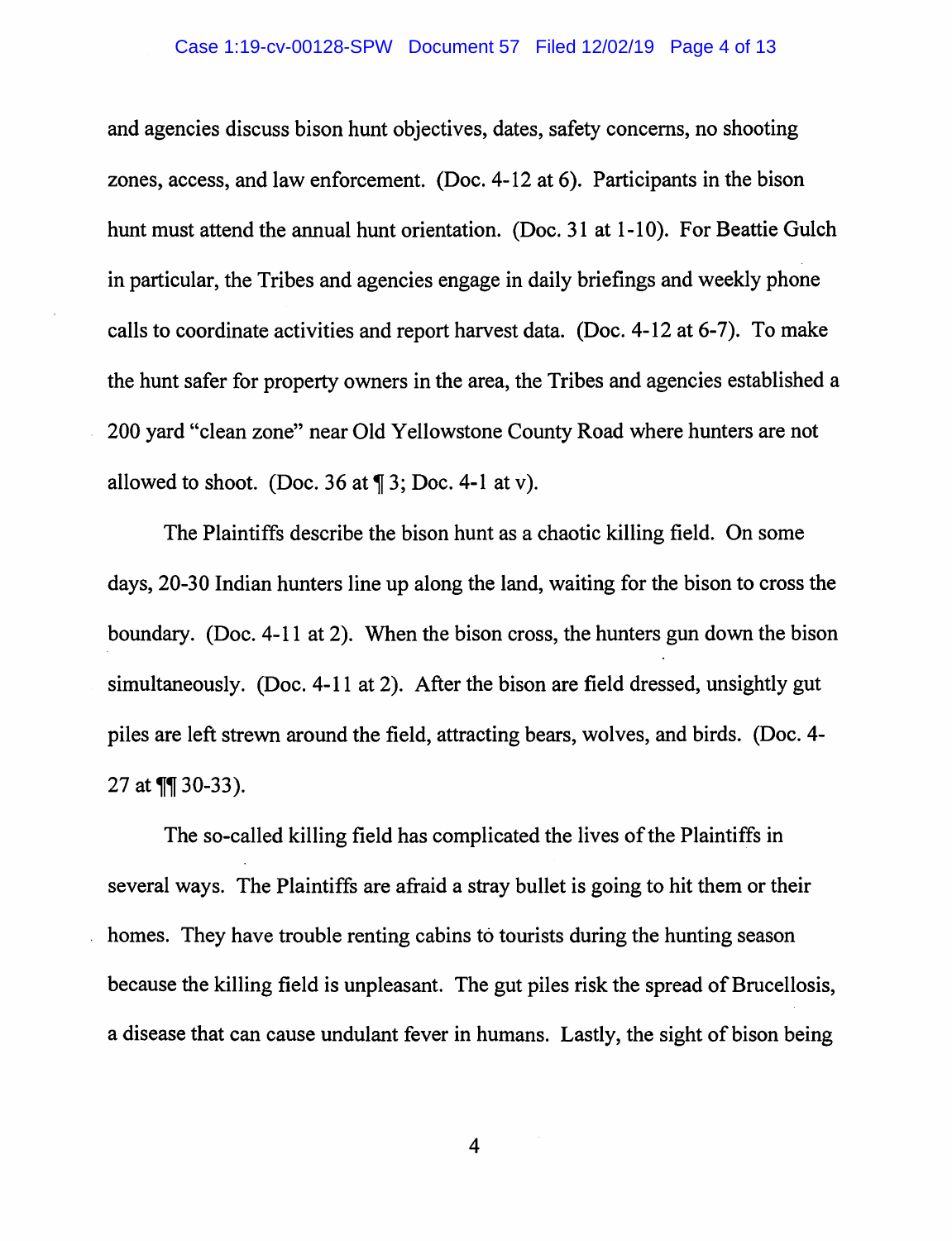shot is traumatic and robs them of the opportunity to photograph or otherwise enjoy the bison. (Doc. 4-1 at  $36-42$ ).

For the past couple of years, the Plaintiffs have voiced their concerns about the bison hunt to the Tribes and federal and state agencies. Due to what the Plaintiffs say has been an insufficient response, they filed this lawsuit on October 21, 2019, in federal district court in Washington D.C. to enjoin the bison hunt for the 2019 hunting season. (Doc. 1 ). On October 23, the Plaintiffs filed a motion for a temporary restraining order and a preliminary injunction. (Doc. 4 ). Some of the Tribes' bison hunting season was already underway. (Doc. 4-12 at 7). The state season was set to begin November 15. (Doc. 4-12 at 7). On November 14, the D.C. federal court denied the Plaintiffs' motion for a temporary restraining order and transferred the case to the District of Montana: (Docs. 46, 47, and 49).

Rather than against the Tribes, the lawsuit is against the Department of the Interior, the National Park Service, the Forest Service, Yellowstone National Park, and the Department of Agriculture. The lawsuit alleges the federal agencies violated the Yellowstone Management Act, the Forest Service Organic Act, the National Environmental Policy Act, and the Administrative Procedure Act, when they approved the 2019 bison hunt. (Doc. 1 at 2-3 ). The 2019 bison hunt was approved in December 2018. (Doc. 4-12 at 1).

### II. **Preliminary injunction standard**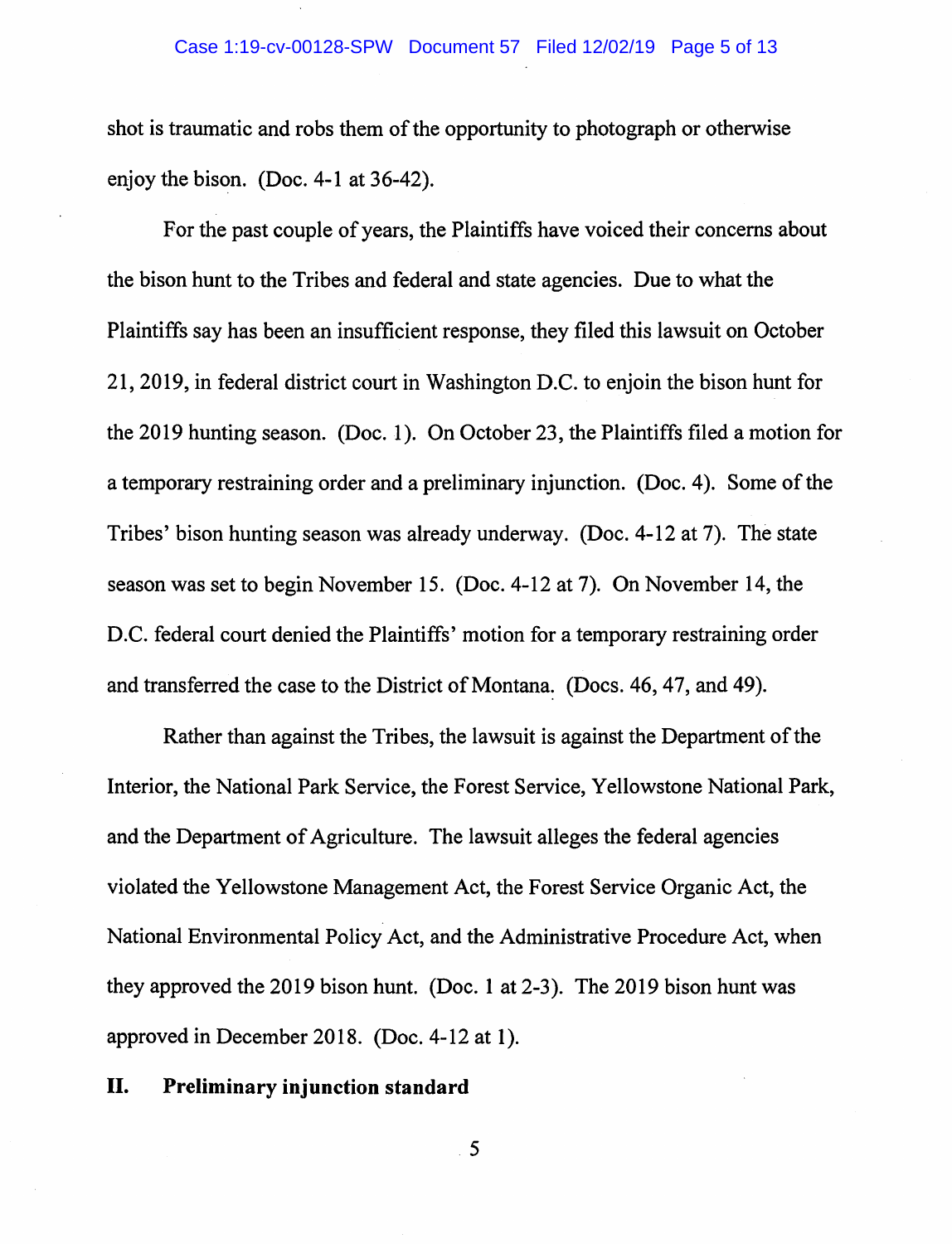The purpose of a preliminary injunction is to preserve the status quo and prevent the "irreparable loss of rights" before a final judgment on the merits. *Textile Unlimited, Inc. v. A. BMH and Co.,* 240 F.3d 781, 786 (9th Cir. 2001). A preliminary injunction is an extraordinary remedy and should not be awarded as a matter of right, but only "upon a clear showing that the plaintiff is entitled to such relief." Winter v. Natural Res. Def. Council, Inc., 555 U.S. 7, 22 (2008). A party seeking a preliminary injunction must establish that ( 1) it is likely to succeed on the merits; (2) it is likely to suffer irreparable harm in the absence of preliminary relief;  $(3)$  the balance of equities tips in its favor; and  $(4)$  an injunction is in the public interest. *Winter,* 555 U.S. at 20.

The Ninth Circuit permits a sliding scale approach to the *Winter* test. Under the sliding scale, a preliminary injunction is appropriate when a plaintiff raises serious questions going to the merits and the balance of hardships tips sharply in the plaintiff's favor, so long as the other two *Winter* elements are met. *Alliance for the Wild Rockies v. Cottrell,* 632 F.3d 1127, 1135 (9th Cir. 2011).

Here, the Court declines to examine whether the Plaintiffs are likely to succeed on the merits or if they raise serious questions going to the merits because it finds none of the remaining three *Winter* factors weigh in their favor.

#### III. **Evidentiary hearing**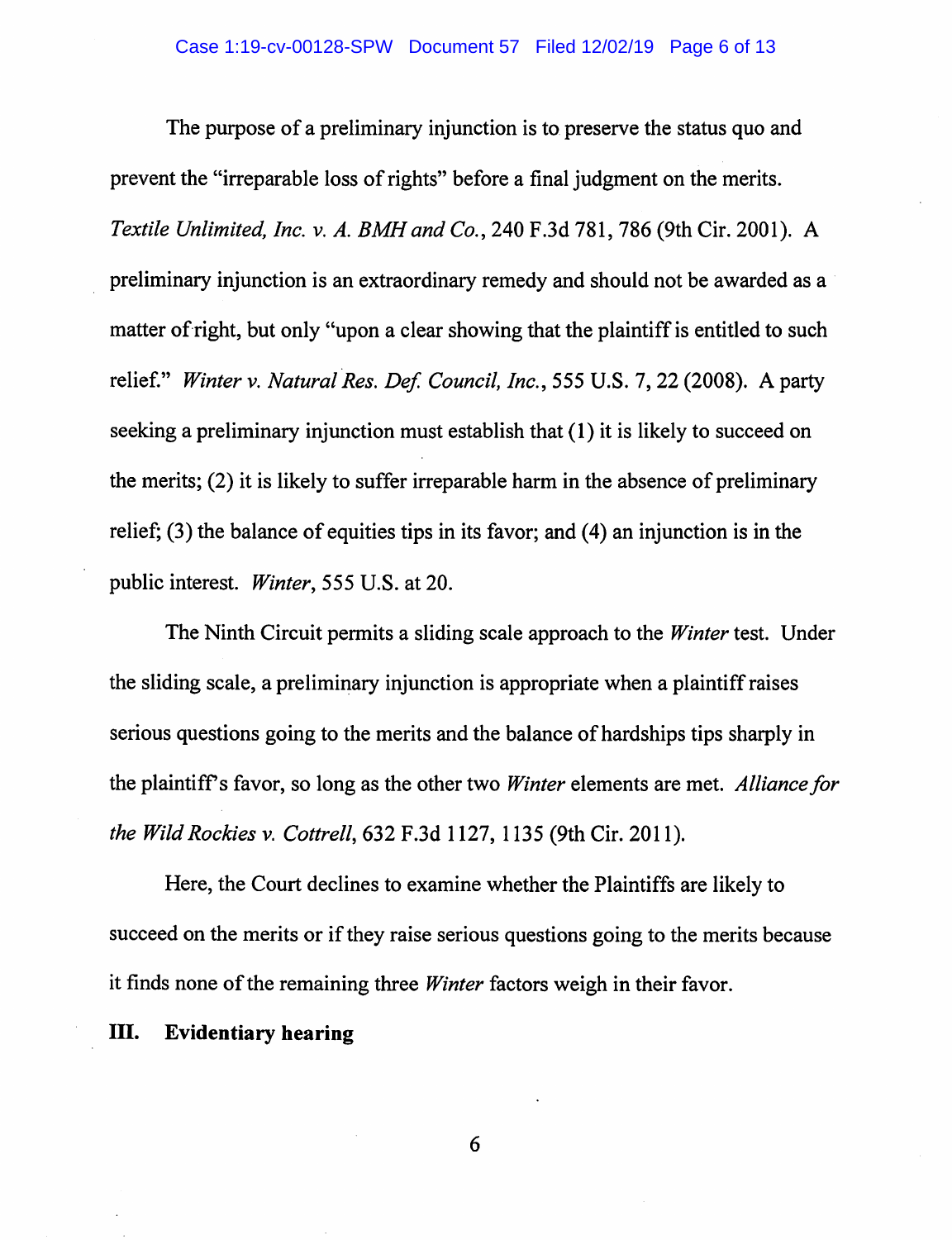Normally, a district court holds an evidentiary hearing before issuing or denying a preliminary injunction. But an evidentiary hearing is unnecessary when either the material facts are undisputed or the adverse party has waived its right to a hearing. *Geertson Seed Farms. Johanns,* 570 F.3d 1130, 1139 (9th Cir. 2009). Here, both exceptions are satisfied. The parties affirmed that neither is requesting a hearing. (Doc. 12 at 2). More importantly, the majority of the facts relevant to the *Winter* analysis are either undisputed or the Court has assumed the Plaintiffs' facts are true. The Court has not considered the evidence submitted by the Defendants.<sup>1</sup>

The Court has also considered the Tribes' amici brief, which mostly cites historical facts and treaties. Neither the Plaintiffs nor the Defendants have disputed the Tribes' statements in their amici brief regarding the cultural significance of the bison hunt, nor the Tribes' reliance on bison meat for subsistence.

#### IV. **Discussion**

## **A. The Plaintiffs have failed to show harm is irreparable and likely**

There are two components to the irreparable harm element. First, the harm must actually be irreparable, i.e., it cannot be adequately remedied by money

<sup>&</sup>lt;sup>1</sup> Because the Court has not considered the Defendants' evidence, the Court denies as moot the Plaintiffs' motion to strike portions of the Defendants' evidence.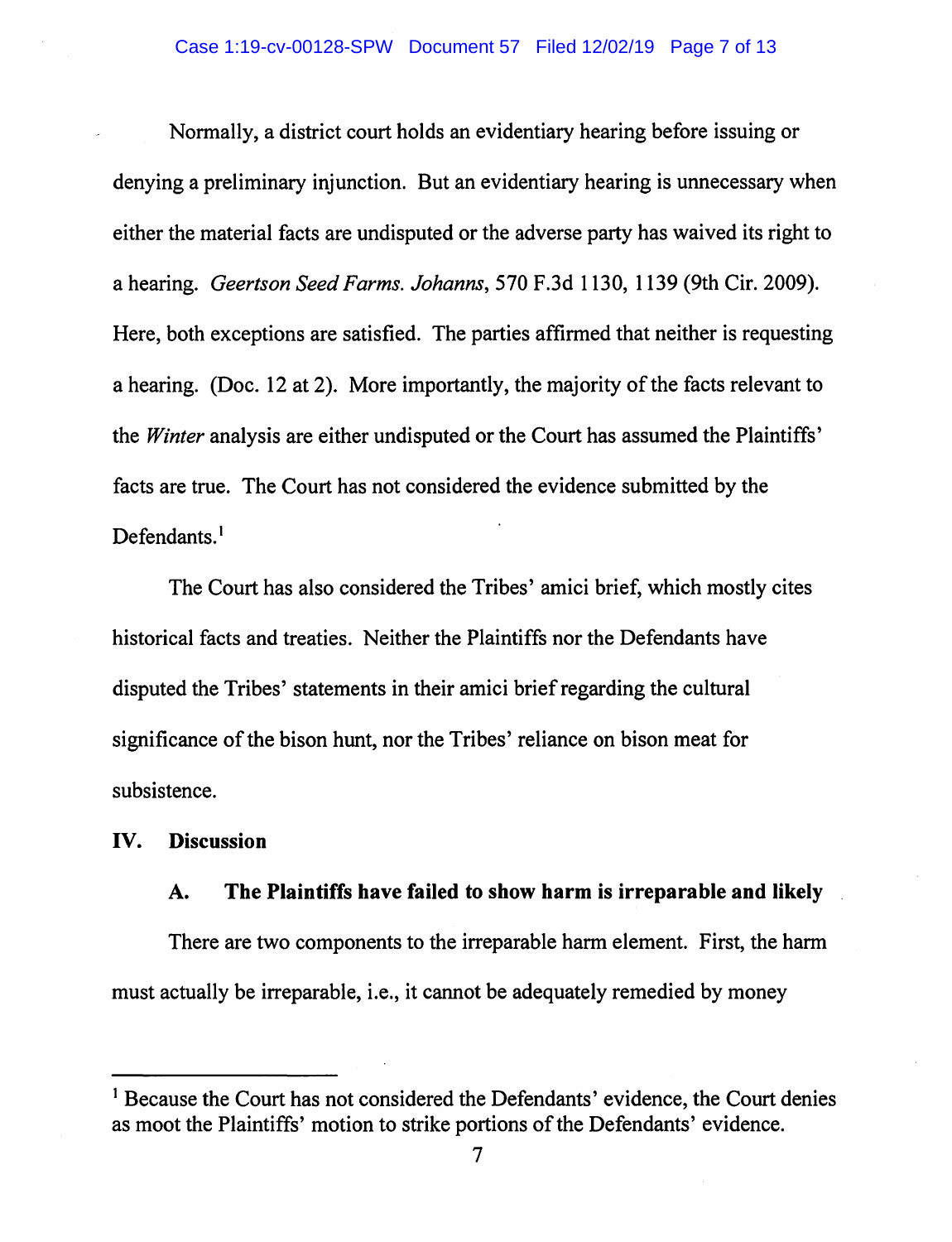damages and is permanent or of long duration. *Amoco Prod. C.* v. *Village of Gambell, AK,* 480 U.S. 531, 545 (1987). Second, the irreparable harm must be likely, i.e., it cannot be speculative or merely possible. *Winter,* 555 U.S. at 22.

The timing of the motion is a factor to consider when evaluating irreparable harm. A long delay in seeking a preliminary injunction implies a lack of urgency and irreparable harm. *Oakland Tribune, Inc.* v. *Chronicle Pub. Co.,* 762 F.2d 1374, 1377 (9th Cir. 1985). But a reasonable explanation for the delay might imply the opposite. *Arc of Cal.* v. *Douglas,* 757 F.3d 975, 990 (9th Cir. 2014).

Here, the timing of the motion implies the harm is not irreparable. The 2019 bison hunt was publicly approved in December 2018 yet the Plaintiffs waited until late October 2019 to seek a preliminary injunction, after the bison hunting season had already begun for some Tribes and was mere weeks away for Montana hunters. Furthermore, the 2019 bison hunt is not a new or sudden development. The reason the Plaintiffs want to stop the 2019 hunt is because they expect the 2019 hunt will be similar to their experience with the hunt in prior years. They had the opportunity and motivation to seek a preliminary injunction well ahead of the 2019 hunting season but chose to wait until the season began anyway. The Court holds the delay weighs against finding any of the alleged harm is irreparable or likely.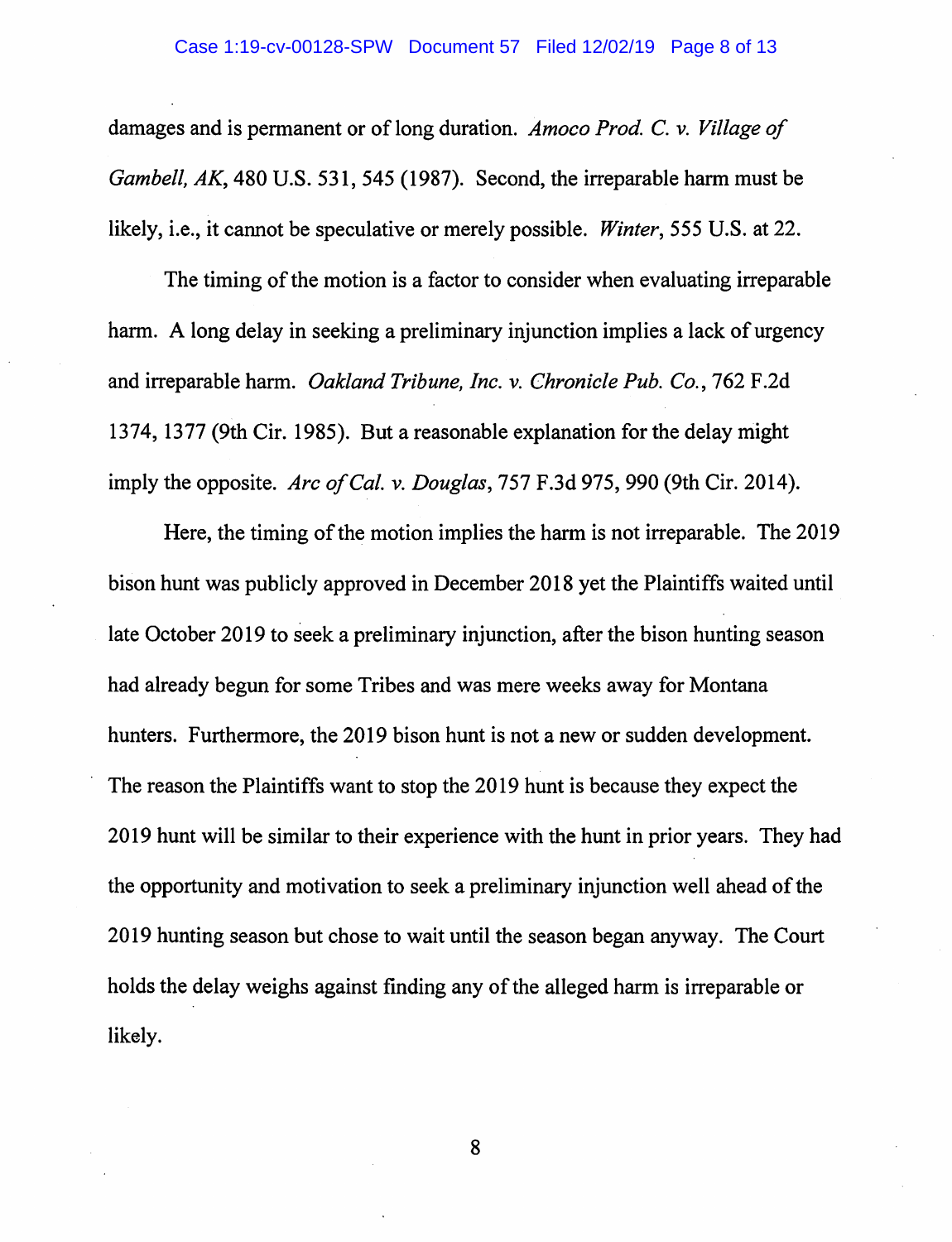The alleged harm from the loss of rental income is not irreparable because it can be remedied by money damages and the Plaintiffs have not provided evidence that the loss of rental income risks extinction of the rental business. Monetary injury is not considered irreparable except in certain circumstances. *HiQ Labs, Inc. v. Linkedln Corporation,* 938 F.3d 985, 993 (9th Cir. 2019). The extinction of an ongoing business, which represents many years of effort and livelihood, is an irreparable harm because the loss cannot be fully compensated by money. *HiQ Labs, Inc., 938 F.3d at 993.* 

Here, the loss of rental income is not irreparable because money damages are an adequate remedy. The Plaintiffs have already filed an inverse condemnation lawsuit for just compensation from the loss of rental income. (Doc. 4-1 at 43 n. 9). The Plaintiffs concede money damages in the inverse condemnation case are an appropriate legal remedy for the loss of income. (Doc. 4-1 at 43 n. 9). To the extent the Plaintiffs contend the bison hunt threatens extinction of an ongoing business, they have not provided enough evidence to support that claim. The Court cannot conclude the rental business is likely to go extinct due to the bison hunt without business records, market trends, and other evidence that establishes the bison hunt threatens the extinction of the rental business.

The alleged harm from a stray bullet or the spread of Brucellosis may be irreparable but the Plaintiffs have not demonstrated either is likely. The Plaintiffs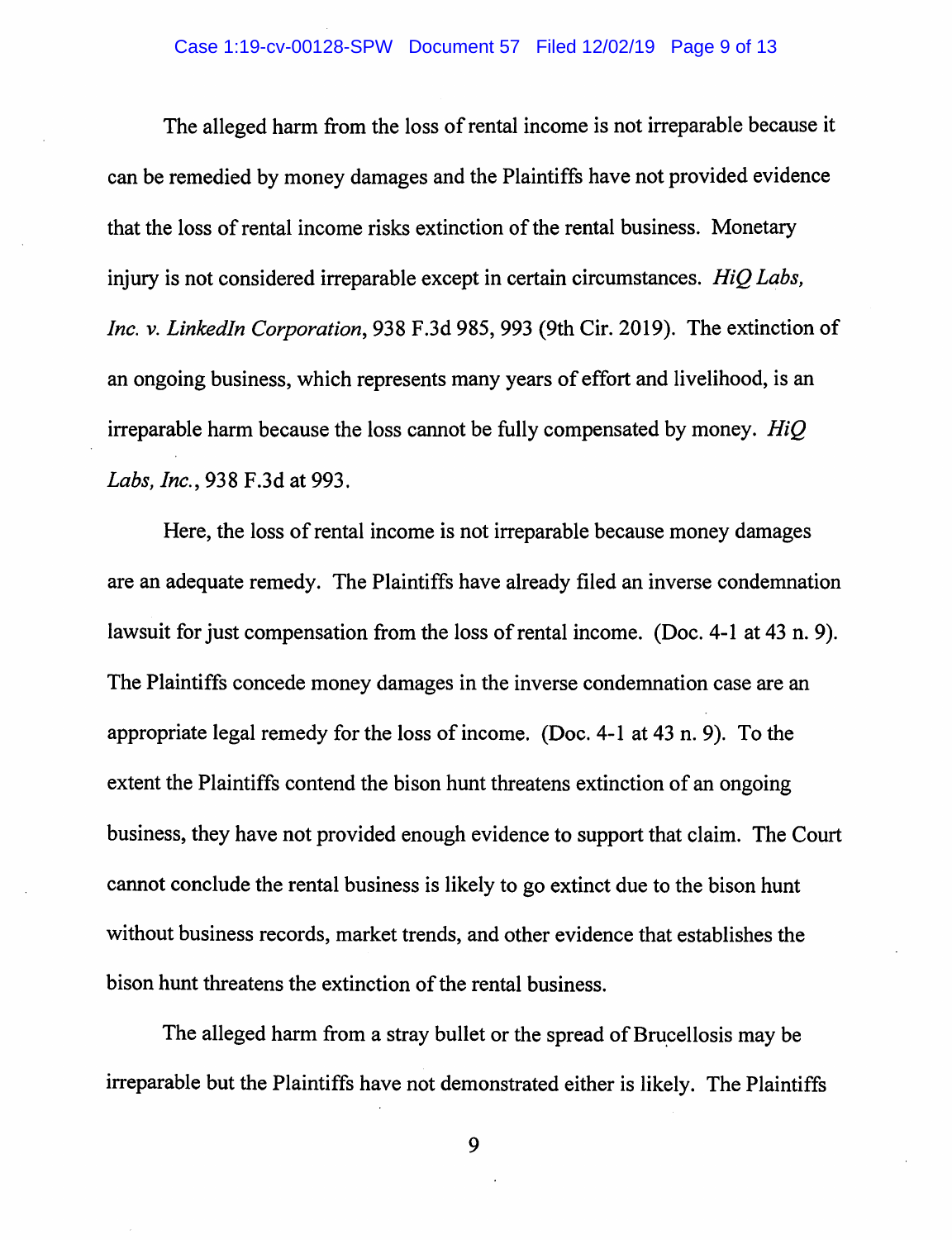#### Case 1:19-cv-00128-SPW Document 57 Filed 12/02/19 Page 10 of 13

claim they've seen hunters take wild shots but there is no evidence a bullet has ever come close to hitting a person or structure in the past. The Tribes and agencies have also established a 200 yard "clean zone" around homes in the area. Hunters may not shoot in the "clean zone." The Tribes also require participants attend an annual bison hunt orientation, conduct safety meetings, and coordinate with law enforcement. It is certainly possible a reckless hunter could accidentally shoot someone—that's true anywhere hunting is permitted—but on this record, the Court cannot conclude it is likely.

The transmission of Brucellosis is also not likely. The Plaintiffs have provided evidence bison can carry Brucellosis and that the bacteria causing Brucellosis can be transmitted from gut piles. (Doc. 4-45). However, the Plaintiffs' evidence stops short of claiming the transmission of Brucellosis is likely. At most, the Plaintiffs' evidence says the bison hunt near Beattie Gulch "increases the statistical chances" for the transmission of Brucellosis, but it does not state what the statistical odds are. For example, if the bison carry a 0.01% risk of Brucellosis transmission in Beattie Gulch without hunting but carry a a 0.02% risk of Brucellosis transmission with hunting, the statistical odds have increased but it nonetheless remains unlikely to be transmitted. The Court has been given no evidence quantifying what the statistical chances are of contracting Brucellosis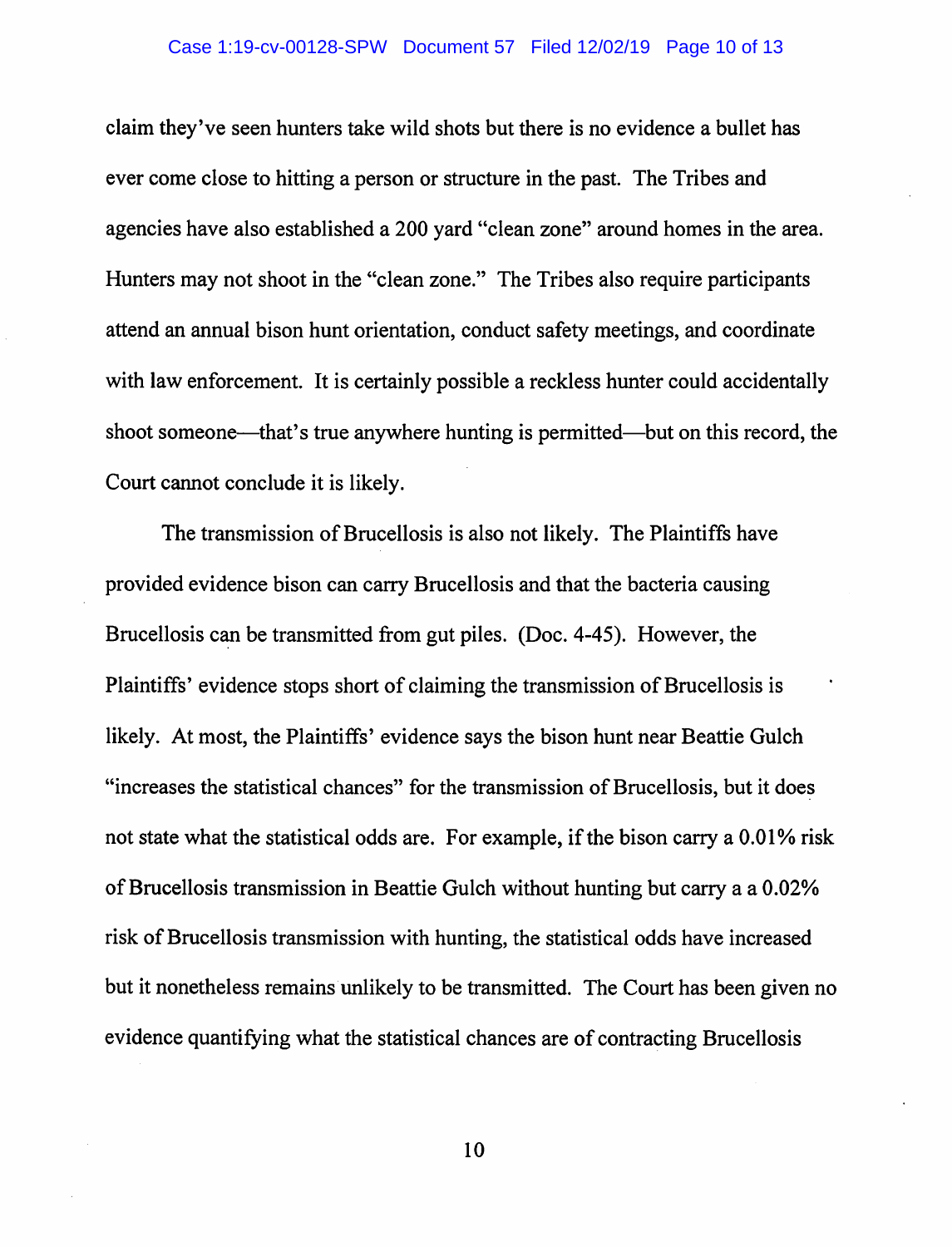when bison are hunted in Beattie Gulch. The Court therefore cannot conclude on this record that the transmission of Brucellosis is likely.

Furthermore, to the extent the Plaintiffs argue the irreparable harm is the increase in the risk of contracting Brucellosis, the Court has been given no statistical evidence demonstrating how much the risk of contracting Brucellosis is increased when bison are hunted in Beattie Gulch. For example, if the bison carry a 0.01% risk of Brucellosis transmission in Beattie Gulch without hunting but carry a 10% risk of Brucellosis transmission with hunting, the statistical odds have increased a substantial degree. A substantial increase in the risk of contracting Brucellosis could potentially satisfy the irreparable harm element, but the Court has been given no statistical evidence demonstrating the increased risk is substantial. The Plaintiffs' evidence only demonstrates that the risk is "increased." The Court therefore cannot conclude on this record that a substantial increase in the risk of contracting Brucellosis is likely.

The final harm the Plaintiffs allege is no longer being able to see bison roam freely and suffering trauma from observing the bison hunt. To be clear, the Plaintiffs are not alleging irreparable harm to the bison population itself. Rather, they are alleging the bison hunt affects their own aesthetic interests and inflicts psychological trauma. The Court cannot conclude the alleged harm is irreparable because, taking the Plaintiffs' evidence as true, it does not establish their ability to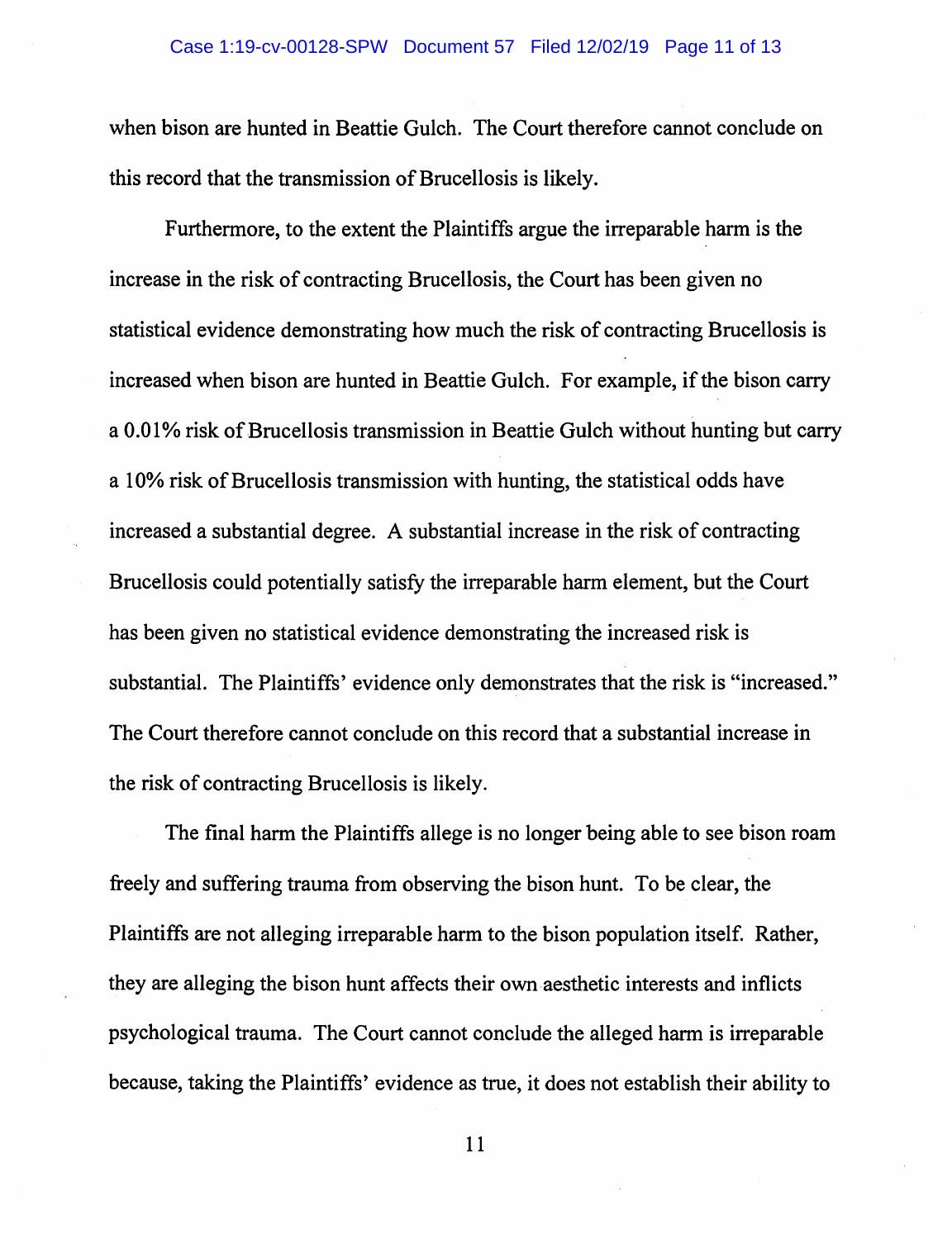photograph or observe bison has been permanently harmed. It is undisputed thousands of bison roam freely year-round only minutes down the road in Yellowstone National Park where hunting is not allowed. As for the Plaintiffs' I trauma, it is not irreparable because the Plaintiffs could choose not to watch the bison hunt, thereby preventing their trauma.

likely. The Plaintiffs have failed to show their alleged harms are irreparable and

## **B. The balance of hardships and public interest weighs in favor of the Defendants**

The balance of hardships factor requires courts to weigh the burden on each party if the injunction is granted or denied. *Winter,* 555 U.S. at 24. The public interest factor requires courts to consider the impact on the public at large. *Bernhardt v. Los Angeles County,* 339 F.3d 920, 932 (9th Cir. 2003). When the government is a party, the balance of hardships and the public interest factors merge. *Drakes Bay Oyster Co. v. Jewell,* 747 F.3d 1073, 1092 (9th Cir. 2014). "In exercising their discretion, courts of equity should pay particular regard for the public consequences in employing the extraordinary remedy of an injunction. *Winter,* 555 U.S. at 24, (quoting *Weinberger v. Romero-Barcelo,* 456 U.S. 305, 312 (1982)).

Here, the balance of hardships and public interests weighs heavily in favor of the Defendants and the public, particularly the Tribes. The Plaintiffs argue the